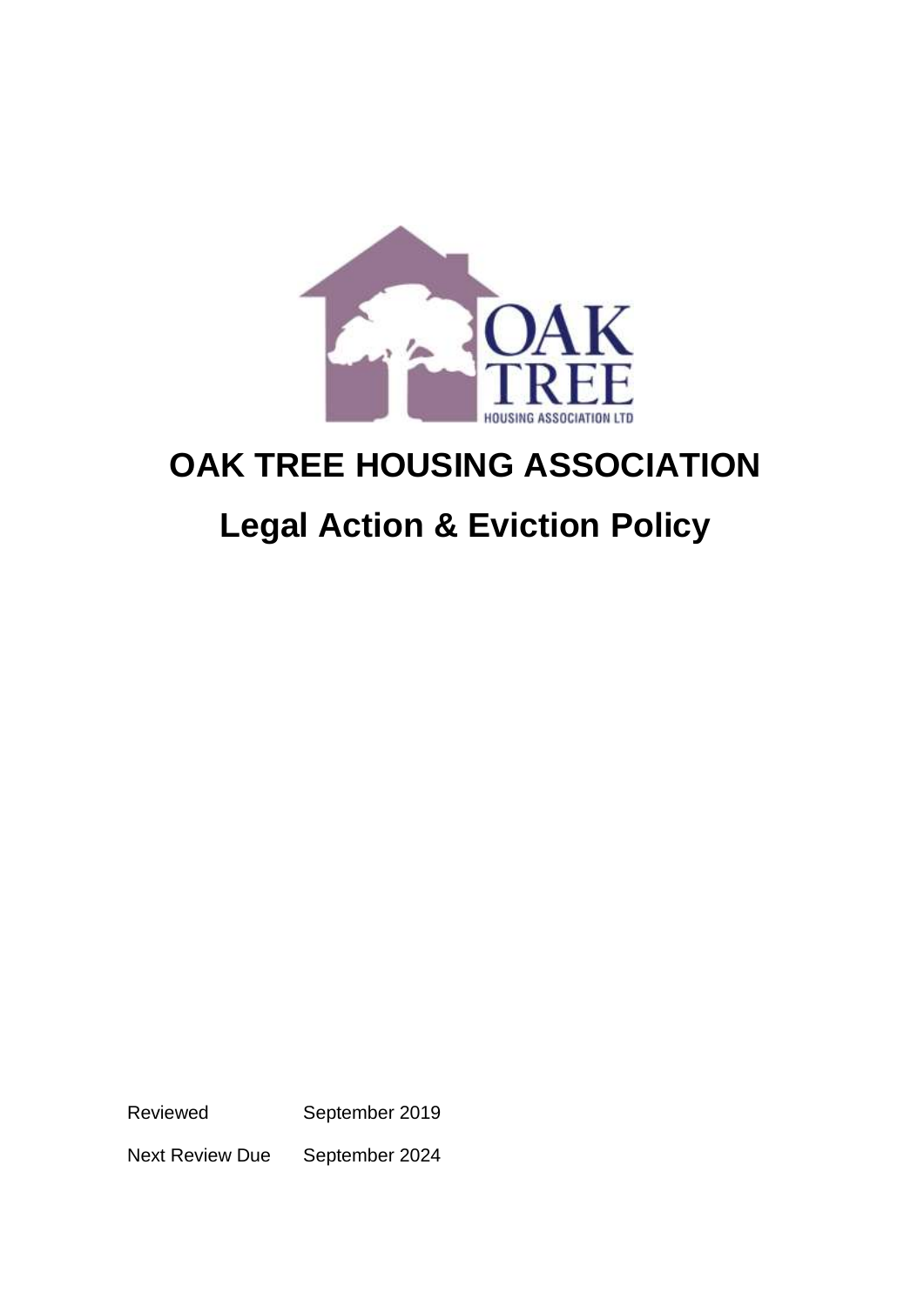# **CONTENTS**

- **Introduction**
- **Aims and Objectives**
- **Key Policy Goals**
- **Legal Background and Compliance**
- **Legal Action Process**
- **Enforcement of Decree of Eviction**
- **Financial Issues**
- **Sharing Owners**
- **Granting a Short Scottish Secure Tenancy**
- **Right of Appeal**
- **Committee Reporting**
- **Confidentiality / Data Protection**
- **Customer Care**
- **Equality & Diversity Issues**
- **Policy Format**
- **Review**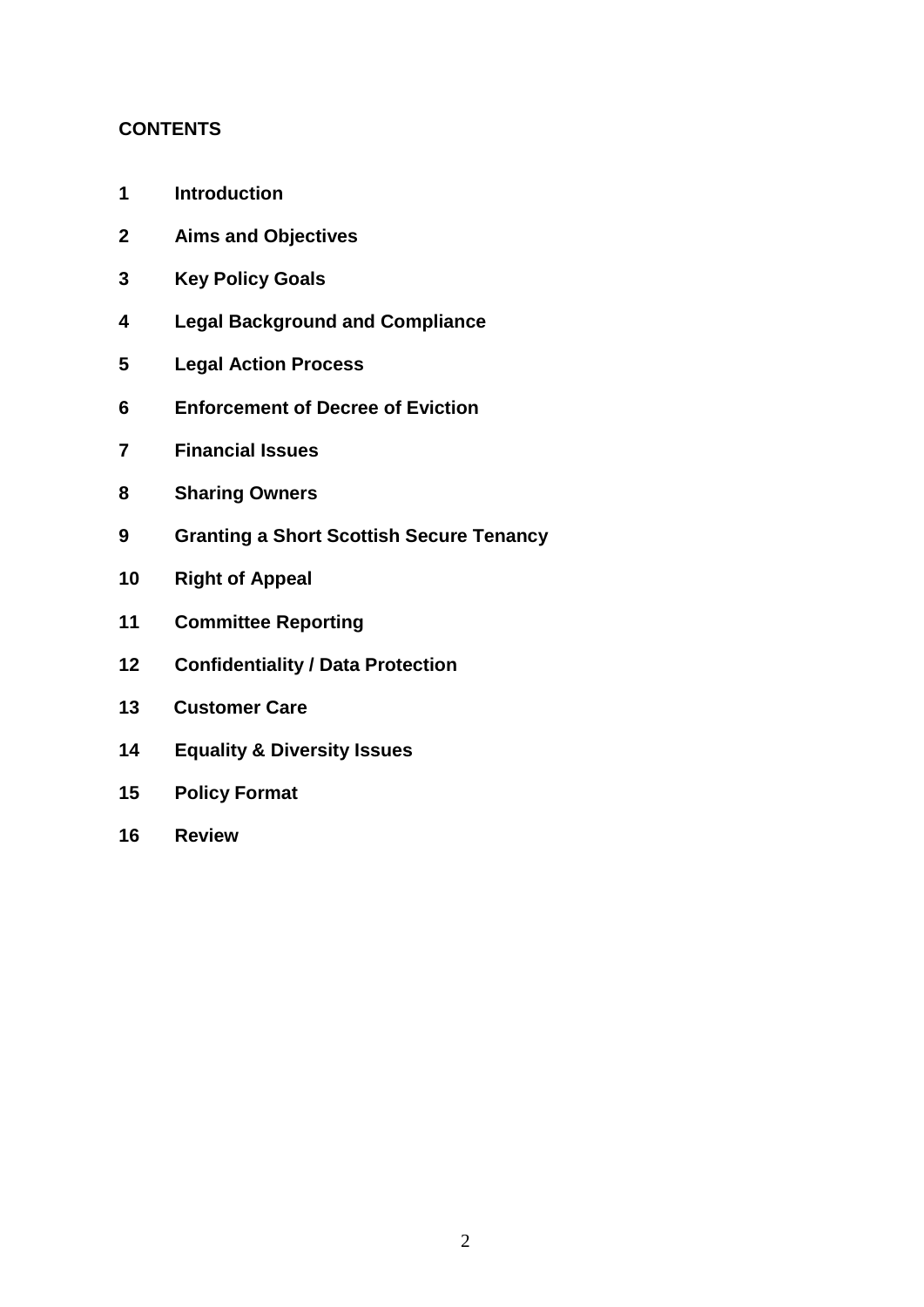## **1.0 INTRODUCTION**

The purpose of this policy is to define Oak Tree Housing Association's approach to implementing legal action and evictions.

## **2.0 AIMS AND OBJECTIVES**

2.1 It is the aim of Oak Tree Housing Association to assist tenants in sustaining their tenancy by helping them adhere to the conditions of their tenancy and enjoy the occupation of their home.

However, there will be occasions when it is necessary to enforce the conditions contained within the Scottish Secure Tenancy and this may result in legal action and ultimately eviction action as a last resort, being taken to repossess the property.

- 2.2 The objective of this Policy is to clarify the Associations position and to give staff guidance when referring any case for legal action, including all relevant stages throughout the legal process culminating in eviction.
- 2.3 The Association aims to ensure that a consistent and professional approach is adopted and the service delivered is compliant with law, best practice and internal policy

# **3 KEY POLICY GOALS**

- To prevent breaches of tenancy.
- To prevent homelessness occurring by exhausting all other management remedies, where appropriate
- To encourage the voluntary co-operation of tenants to adhere to the terms of their tenancy wherever possible.
- To provide early intervention and work with the tenant at all stages of the legal action and eviction process to prevent an eviction enforcement .
- To tailor action to the individual circumstances of the tenant with a sensitive and flexible approach being adopted.
- To enlist support/information/advice from any appropriate agency for the tenant where a benefit could exist.
- To use an Eviction Decree as a last resort once other methods have failed.
- To retain confidentiality so that any discussions at Committee will not reveal the identity of the tenant.
- To protect the wellbeing and interests of qualifying occupiers and other residents in the community
- To comply with the Scottish Social Housing Charter and the relevant Charter Indicators
- To operate within the legal framework and within the spirit and terms of the Equalities **Policy**

# **4 LEGAL BACKGROUND & COMPLIANCE**

4.1 The current legal context for the recovery of possession is contained within the Housing (Scotland) Act 2001 and the Housing (Scotland) Act 2014 Grounds are detailed for both within the Scottish Secure Tenancy Agreement.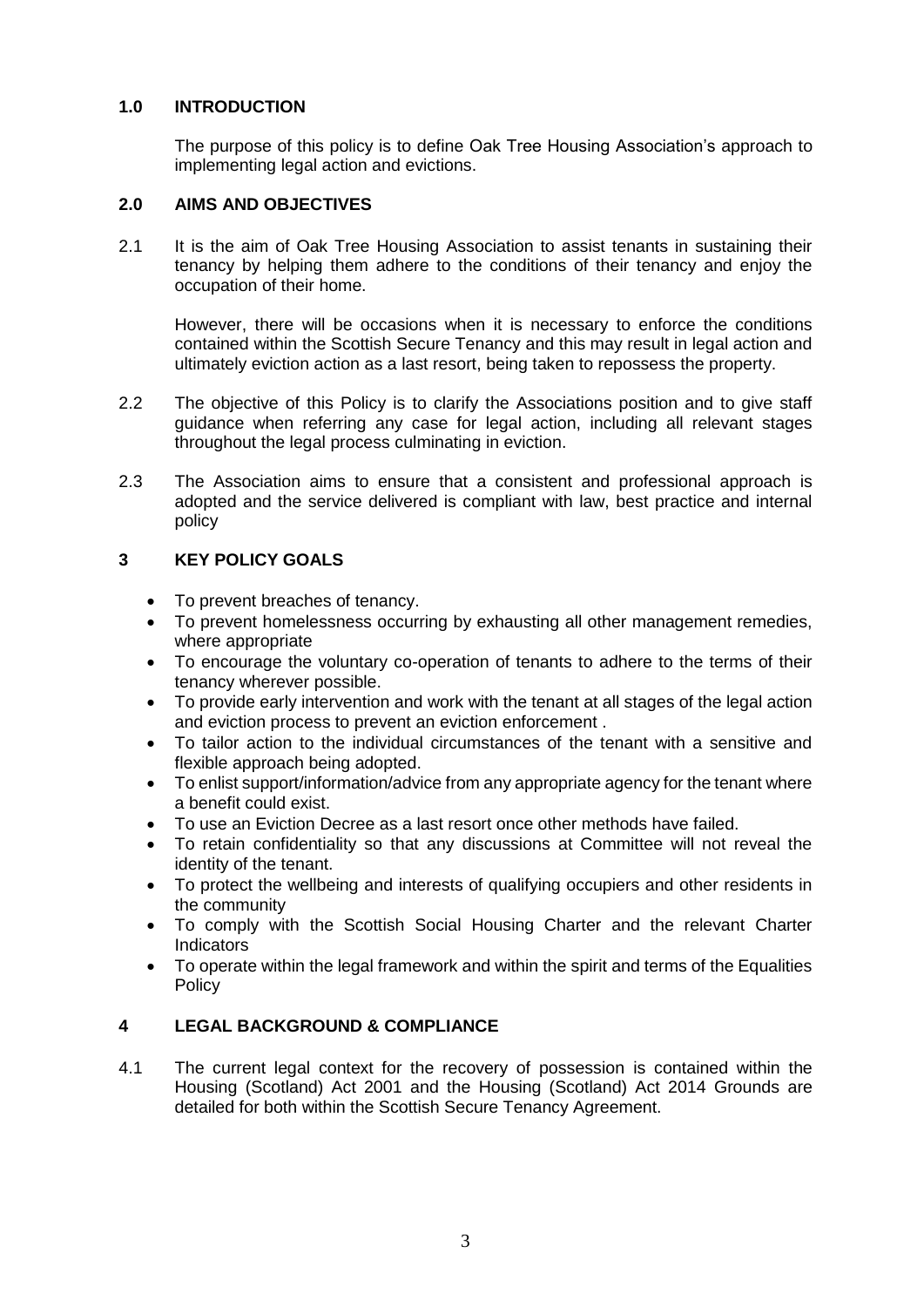- 4.2 However in implementing our approach the Association is also mindful of our rights and responsibilities contained within other legislation. The Association will ensure it complies with the following legislation:-
	- Data Protection Act 2018
	- Equality Act Children Scotland Act 2010 & Children's Hearings (Scotland) Act 2011
	- Debtors Scotland Act 1987
	- Human Rights Act 1998
	- Homelessness etc (Scotland) Act 2003
	- Bankruptcy and Diligence etc (Scotland) Act 2007
	- Housing (Scotland) Act 2010 & 2018
	- Statutory Instrument 2012 No 127 Pre Action Requirements Order 2012
	- Welfare Reform Act 2012
- 4.3 The Housing (Scotland) Act 2010 ("the 2010 Act") introduced pre-action requirements that landlords must satisfy in all rent arrears cases before serving a Notice of Proceedings for Recovery of Possession on a tenant. This notice ("a notice") advises the tenant that the landlord is considering court action to recover possession of the property because of the tenant's rent arrears. Pre-action requirements are aimed at providing further protection for tenants facing eviction for rent arrears by:
	- creating greater consistency in practice between landlords;
	- making sure that landlords and tenants explore other ways of resolving the arrears and anti-social behaviour
	- making sure that eviction for rent arrears and anti-social behaviour is a last resort.

All Notices must be served in the prescribed form as stated in the above Act.

4.4 The Housing (Scotland) Act 2014 ("the 2014 Act") extends the powers to grant Short Scottish Secure Tenancy Agreements (SSST's) or convert existing Scottish Secure Tenant Agreements to a SSST.

# **5 LEGAL ACTION PROCESS**

5.1 Legal action will be taken where this is the most proportionate and effective option and where voluntary action has not been taken by the tenant to remedy the situation. Legal action will be taken forward for the following reasons:-

## Rent Arrears

If a tenant is failing to deal with rent arrears and the arrears policy and procedures have been followed, legal action will be commenced. Outstanding rent arrears and other charges will be included in the action e.g. rechargeable repairs.

#### Breach of Tenancy

If a tenant has breached their tenancy, legal action will be commenced. The type of breach can take a number of forms. The list below contains examples, but is not limited to:-

- Providing false or misleading information, or withholding information that led to the granting of a tenancy
- Committing an offence which is punishable by prison e.g drug dealing
- Keeping a pet in a property in which no pets are permitted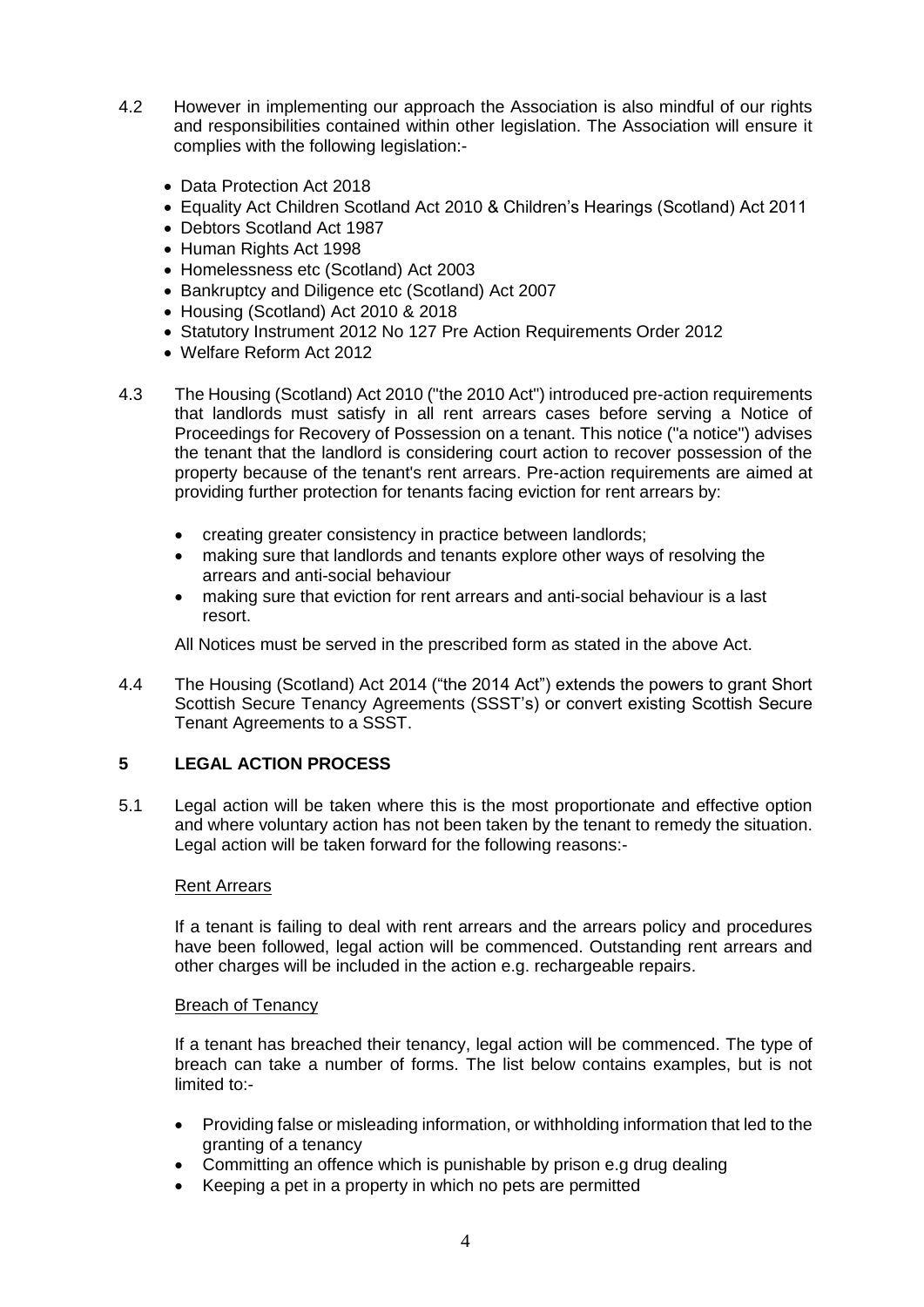### Anti-Social Behaviour

If a tenant is acting in a manner that is affecting his/her neighbours' quiet enjoyment of their home and despite formal warnings the behaviour is continuing, the following legal action remedies will be considered

- (a) Notice of Proceedings followed by Court Action for Decree of Eviction.
- (b) Conversion of a tenancy from a Scottish Secure Tenancy (SST) to a Short Scottish Secure Tenancy (SSST). This gives a tenant fewer rights and less protection from eviction. The tenant will have the right to appeal against any decision to convert a tenancy to a SSST.

We will also consider making use of the following interventions, if appropriate, and work with partner agencies to achieve these.

- Antisocial Behaviour Orders (ASBO) and Interim Antisocial Behaviour Orders (Interim ASBO)
- Noise abatement/fixed penalty notices & seizure of equipment notices (issued by local authorities)
- Dispersal of Groups Orders
- Premises Closure Orders
- Acceptable Behaviour Orders
- **Interdicts**

There will be occasions when the Association will consider Eviction action to be the only option, due to the severity of the Anti-Social Behaviour or breach (e.g. Violence, Drug Dealing, etc)

- 5.2 In all the above cases, the tenant(s) will be advised at all stages of the action being taken in accordance with the Legal Action and Eviction Procedures.
- 5.3 As a general rule, all relevant grounds will be incorporated in the Notice served, except, for example, where this may delay action (i.e. where extreme anti-social behaviour occurs, and the tenant also has rent arrears which have not progressed through all stages of the pre action requirement process). In these circumstances the decision to proceed with legal action on the grounds of anti-social behaviour only can be authorised by the Senior Housing Officer, and a further notice served later incorporating the other grounds..
- 5.4 The Housing Officer dealing with a tenant who is in arrears, is behaving in an antisocial manner or has breached their tenancy has the authority to raise a Notice of Proceedings for Recovery of Possession.
- *5.5* The Senior Housing Officer is ultimately responsible for all legal action and all cases must be approved by him/her before proceeding to the court stage of legal action.
- 5.6 The Housing Manager has delegated authority to authorise enforcement of a Decree of Eviction.
- 5.7 There are a number of different outcomes when a case is heard in court, which are listed with brief descriptions;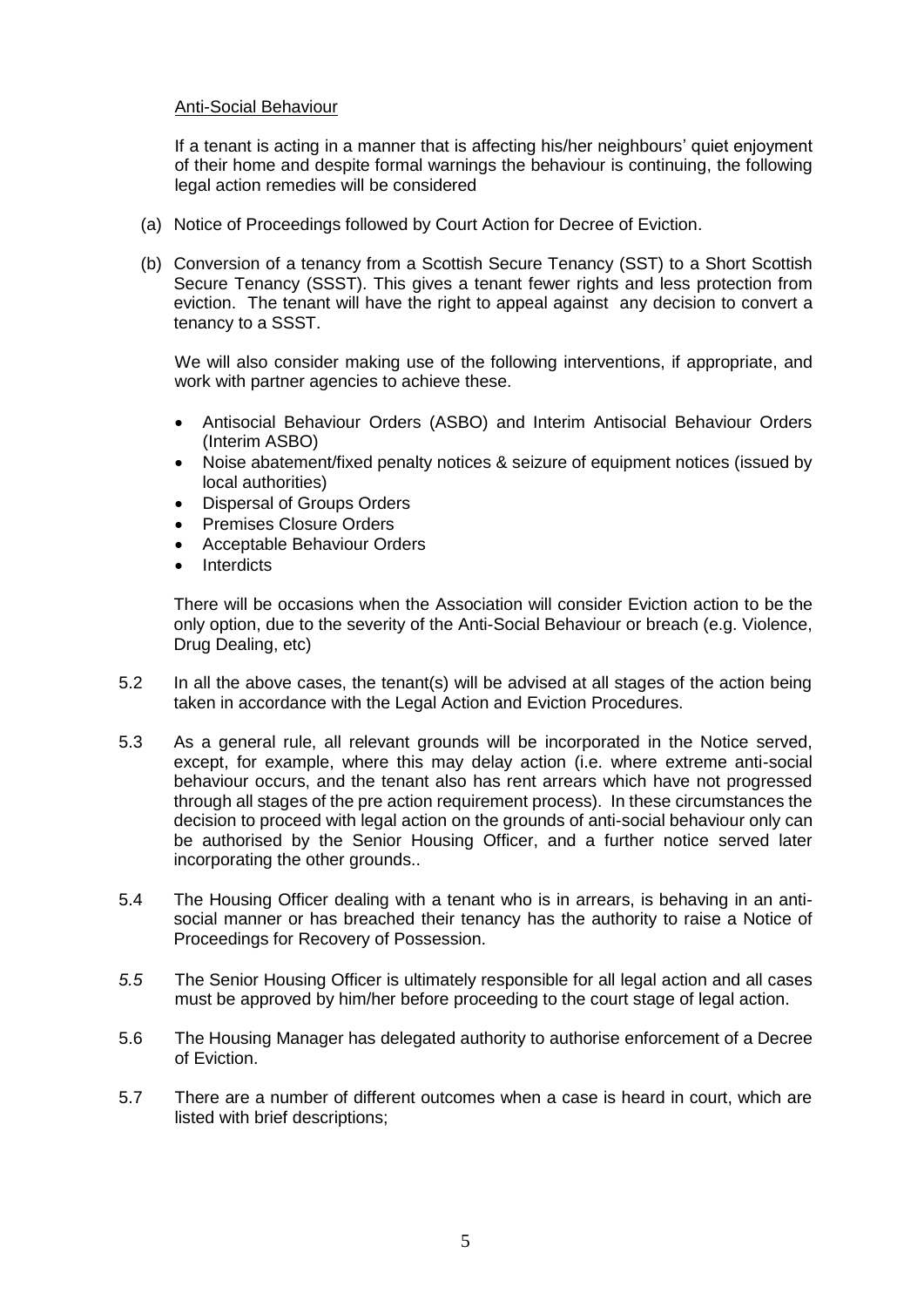- Dismissed This is when the case has reached a conclusion and does not require any further court intervention.
- Continued This is when the case is continued for a stated period, normally between 4 and 12 weeks to monitor payments or a behavioural change.
- Sisted This is when the case is suspended indefinitely. This type of action is used, for example, when the Housing Officer is satisfied that the tenant is not currently causing concern but would want the option to recall the case back to court in the future if required.
- Diet of Proof This is when the Sheriff requires to hear the evidence of witnesses before the court could consider granting eviction. A date will be set by the court for both parties to discuss the case at length and for the Sheriff to make their judgement. The Housing Manager is required to attend these hearings together with any other staff members requested by either party's solicitor.
- Decree Awarded This is explained in more detail in the next section.

## **6 ENFORCEMENT OF DECREE OF EVICTION**

The decision to grant a decree for eviction can only be made by a Sheriff, not the Association.

#### Rent Arrears Grounds

If the court grants an order for possession of the property, section 16(5A) of the 2001 Act now means that, in proceedings where a ground is that tenants have not paid rent lawfully due, the tenancy is not ended on a date appointed when the court grants an order. In such cases, the tenancy ends only if the landlord recovers possession of the property. The order granted by the court must specify a period during which landlords have a right to recover possession of the house. The Period Order prescribes a maximum period for the court order of 6 months from the date when the decree is extracted. The period specified in the order may be less than this but may not be more.

#### Anti-Social Behaviour and Breach of Tenancy Grounds

When a Decree is granted in the Sheriff Court there is a period of 3 weeks before the Extract Decree is available. This document will stipulate a date that enforcement can take place. Enforcement of the Decree must not take place earlier than this date and should be implemented as soon after the date specified as possible.

6.1 The Association will not implement a Decree of Eviction without the Housing Manager's approval.

## **7. FINANCIAL ISSUES**

An annual budget will be agreed to cover the costs of legal advice, raising notices, service of legal documents, costs of legal proceedings and implementing evictions. The Housing Manager is responsible for monitoring expenditure and reporting to committee. It is accepted that legal costs may increase due to issues out with the association's control, such as whether an action is defended or an increase in the volume of cases.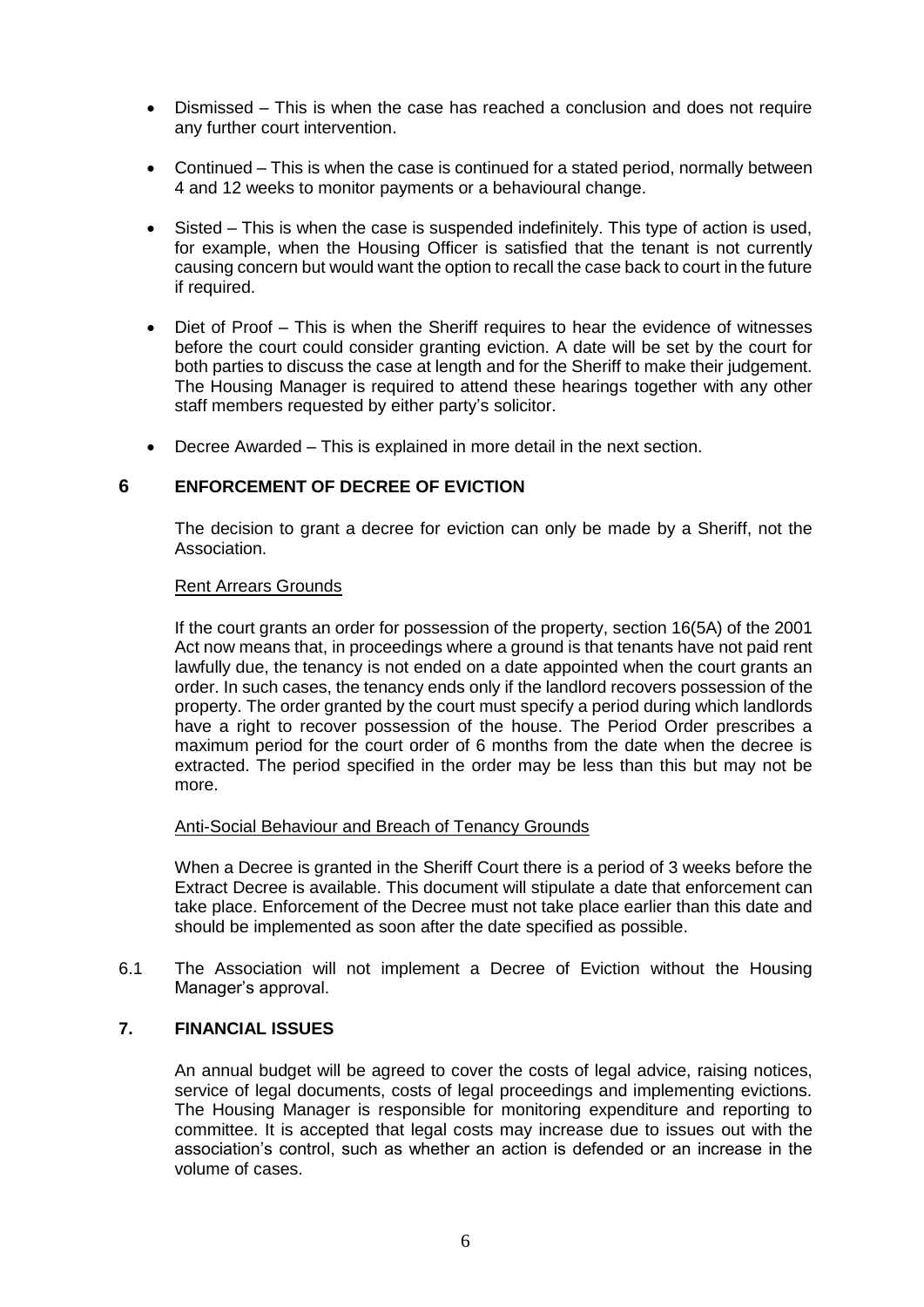The interest of the association and its tenants may be best served by taking proceedings which are expensive and take expenditure above the budget threshold. The Housing Manager will advise the committee of projected costs and seek an adiustment to the budget if required.

If the Association obtains a Decree for Expenses award from the Sheriff Court, then the expenses will be recharged to the tenant. This will apply even if the arrears are subsequently cleared or the tenancy is ended.

### **8 SHARING OWNERS**

The approach to legal action for Sharing Owners will largely be similar to that for tenants. Any legal action will be based on the terms of the Occupancy Agreement which allows for The Association in conjunction with the mortgage lender to recover possession and force a sale of the property or on a Summary Cause action to recover the debt only.

## **9 GRANTING A SHORT SECURE TENANCY AGREEMENT**

This will be considered in cases where an offer of rehousing is to be made and there is evidence that the applicant (or referral) has a history of Antisocial behaviour. The evidence required includes, but is not limited to, the following:-

- Eviction from a previous tenancy on breach of tenancy or antisocial behaviour grounds
- An Anti-Social Behaviour Order has been granted against the applicant or any of the members of the future household.
- Evidence of criminal convictions for anti-social behaviour in the last 3 years by the prospective tenant, a member of their household or a visitor in or near their home in the last 3 years (e.g. violent behaviour, drug dealing etc)

## **10 RIGHT OF APPEAL**

Tenants and prospective tenants have a right to appeal to the courts if they are not satisfied with the type of tenancy offered by the Association or with the conversion of their existing SST to SSST.

## **11 COMMITTEE REPORTING**

- 11.1 Housing Officers will register all legal action cases and their progress on the Association's housing management software system. A database will be maintained to allow the cases to be monitored.
- 11.2 The Housing Manager will submit a Legal Action Report to the Housing and Technical Services Sub-Committee providing details of all Eviction Decrees obtained and the outcome of each. All names, addresses and any other identifying aspects in this report will be omitted to ensure that the tenant remains anonymous to the Committee at all times.
- 11.3 The Housing Manager will report quarterly to the Housing Services Sub-Committee on the following;